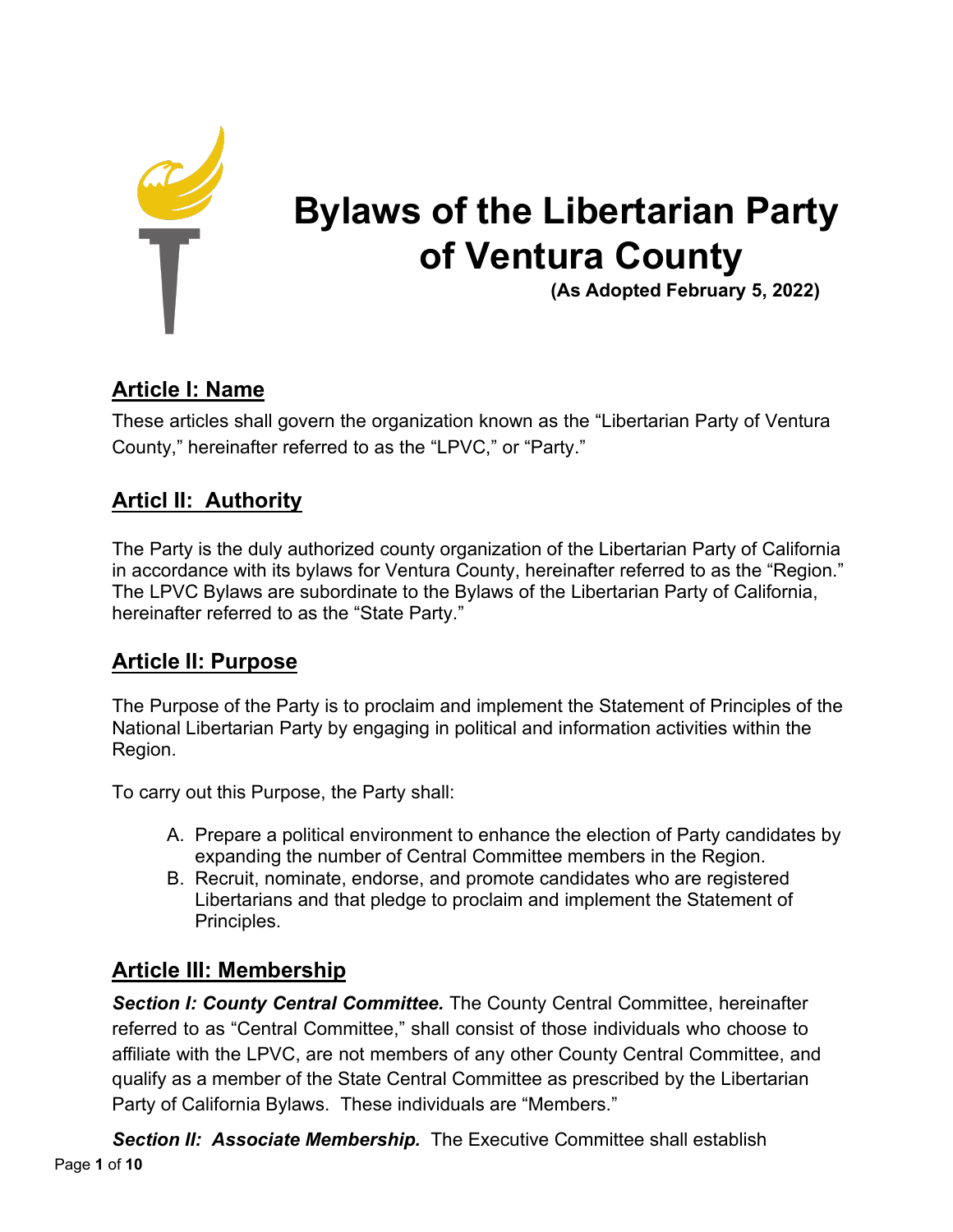associate, non-voting membership for those persons ineligible or unwilling to become members of the County Central Committee.

### **Article IV: Executive Committee**

*Section I: Executive Committee.* The Executive Committee is charged with the duty of conducting all Party business consistent with these Bylaws, as well as any standing rules and resolutions which may be adopted.

*Section II: Composition.* The Executive Committee of the Party shall be composed of the following members of the Central Committee:

- A. The four officers of the Party elected by the membership at the Annual Meeting.
- B. The five At-Large Regional Representatives of the Party elected by the membership at the Annual Meeting.

*Section III: Officers.* The officers of the Party shall be a Chair, a Vice-Chair, a Secretary,and a Treasurer.

- A. The Chair shall be the Chief Executive Officer of the Party. The Chair shall preside at all meetings of the Party and the Executive Committee. The Chair may appoint the Standing Committee Chairs of the Party, create Ad Hoc Committees, and submit candidates to committees of the Libertarian Party of California. The Chair is ex officio a member of all committees except for the Judicial Committee.
- B. The Vice-Chair shall perform the duties of the Chair (1) to the extent delegated by the Chair and (2) to the extent that the Chair is, for any reason, unable to perform the duties of the office. The Vice-Chair shall further act as assistant to the Chair.
- C. The Secretary shall keep, or cause to be kept, a book of minutes of all meetings of the Party and the Executive Committee. The Secretary shall keep, or cause to be kept, a membership record containing the name and contact information (e.g. phone number, mailing address, and email address) of each voting member of the Party, and the date upon which such voting member joined the Party. The Secretary shall give, or cause to be given, notice of all meetings of the Party. The Secretary shall be responsible for Member communications to include mail, email, and newsletters. The Secretary shall keep, or cause to be kept, all other books, records and papers of the Party, and shall have such other powers and perform such other duties as may be prescribed by the Executive Committee or these Bylaws. The Secretary may appoint an assistant to perform their functions when they are unable to do so.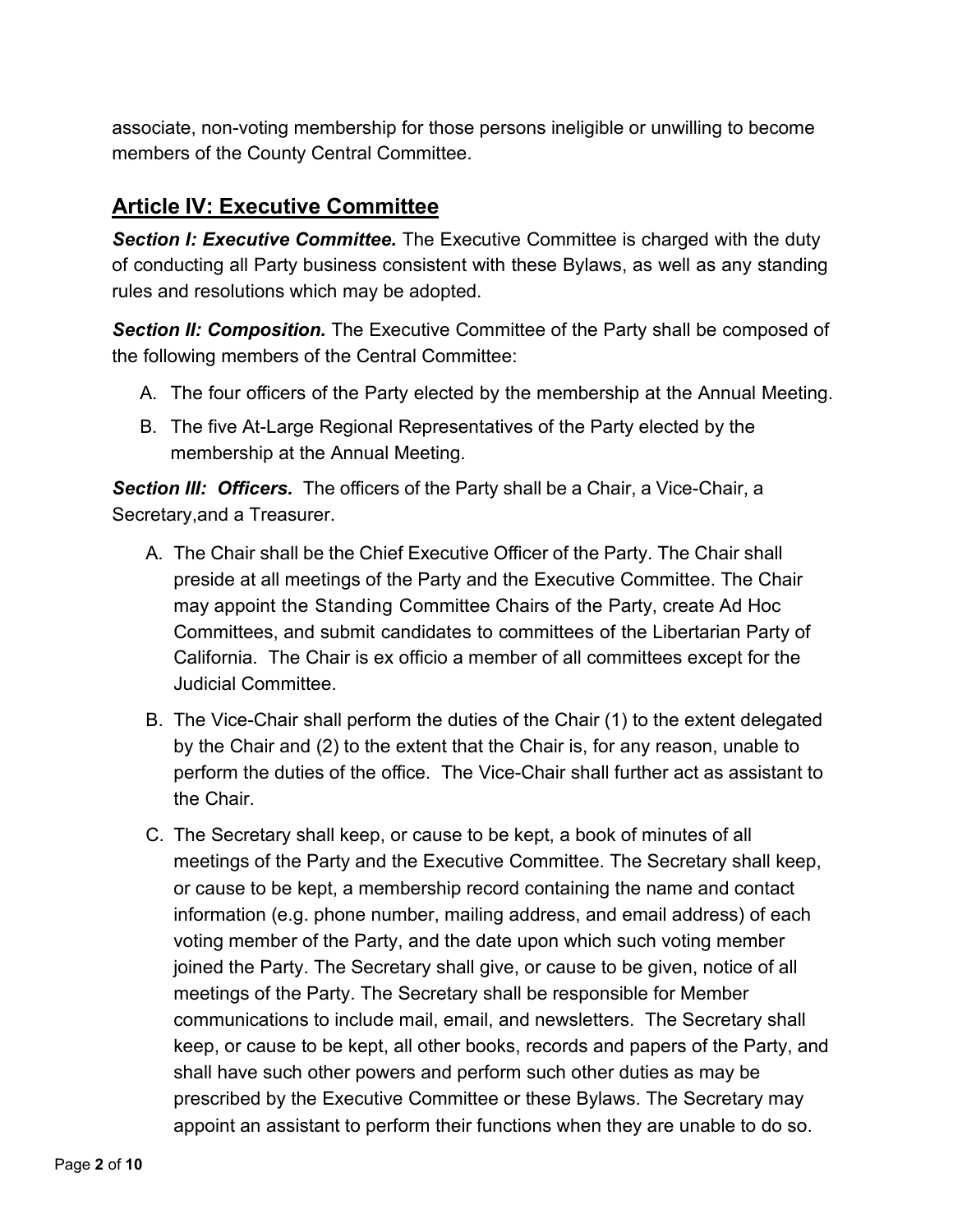Such an assistant must already be a member of the Executive Committee, or someone the Executive Committee has approved.

D. The Treasurer shall receive, expend, and account for the fundsof the Party under the supervision and direction of the Chair and the Executive Committee. The Treasurer shall make an annual financial report to the Executive Committee and shall perform all duties required of the office by applicable federal andstate law. The Treasurer is responsible for oversight of all financial functions, including but not limited to receipts, disbursements, and internal and external reporting. The Treasurer shall only issue disbursements that are approved by at least two-thirds of the Executive Committee and can be substantiated by appropriate documentation. The Treasurer shall timely file such federal and California income tax returns as may be required under applicable law.

*Section III: At-Large Regional Representatives ("ARR").* There shall be five At-Large Regional Representatives. The five regions will match that of the five Ventura County Board of Supervisor districts. An ARR shall live in the Board of Supervisor district they represent. Each ARR shall inform the Executive Committee of any issues of relevance throughout Ventura County including, but not limited to activism opportunities, candidate support opportunities, local elections, events in which the Party's participation could prove beneficial, and expanding membership. The ARR shall participate in all Executive Committee discussions and debates, and vote on all matters. The ARR may perform other duties per the direction and discretion of the Executive Committee.

*Section IV: Eligibility.* Only a person who is a member of the Central Committee, who has expressed a willingness to serve, and is only registered as a Libertarian or No Party Preference shall be eligible for election or appointment to any Executive Committee position in the Party.

- A. Each member of the Executive Committee, in order to retain the voting privileges of an Executive Committee member, shall pay a \$10 per month fee to the Party. This may be paid in advance and a Executive Committee member will lose their voting privilege if more than one month in arrears.
- B. If there are sufficient candidates for Executive Committee positions, no person shall hold greater than two positions within the Executive Committee.
- C. No Executive Committee member shall use their position to support a candidate of another political party.

*Section V: Elections.* Executive Committee members shall be elected by the Central Committee during the Annual Meeting. Nominations shall be from the floor during the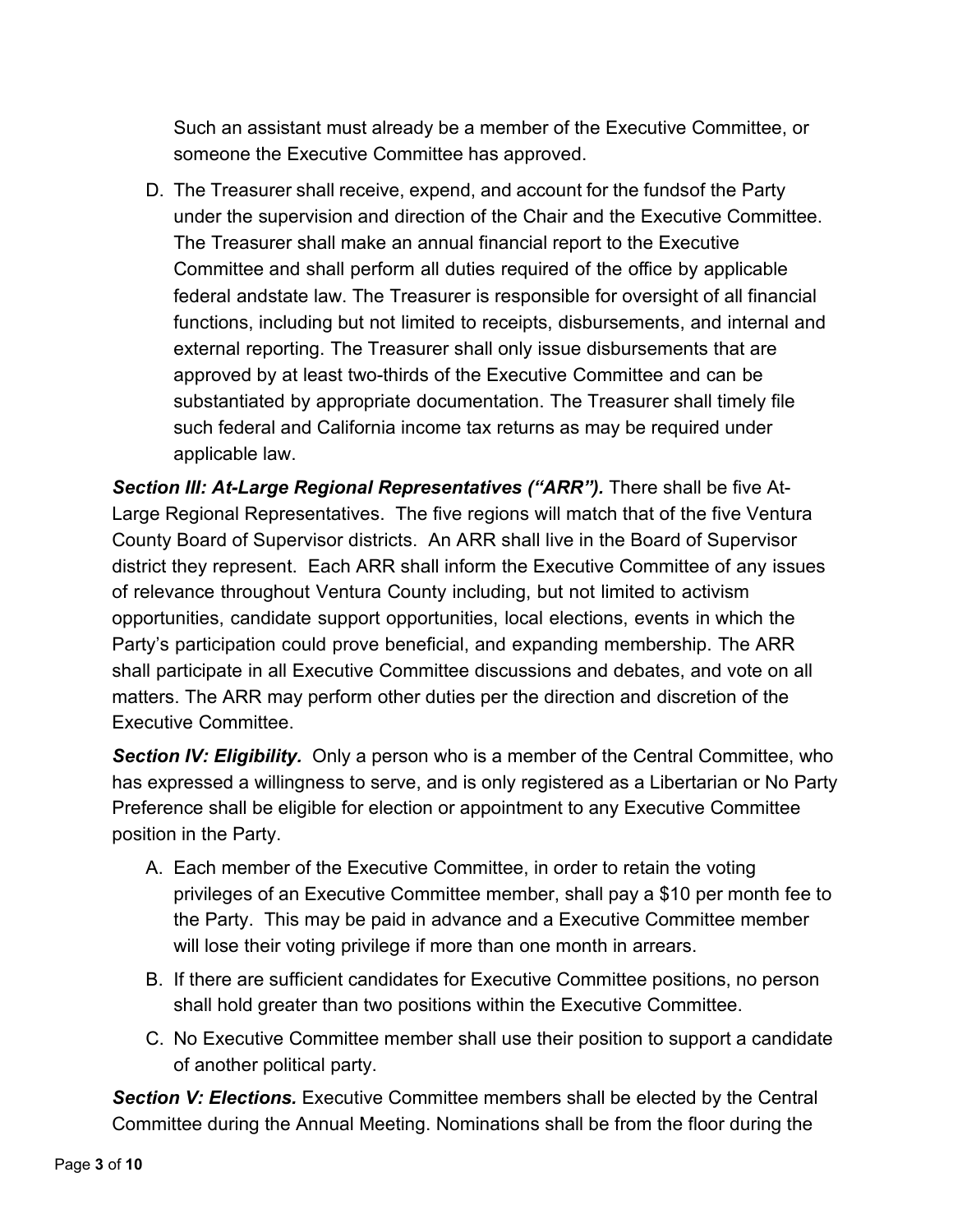Annual Meeting. A Member may only nominate one person to fill a position. Proposed nominees must accept their nomination prior to the close of nominations.

- A. For single-holder offices (e.g. Party Officers), elections shall be conducted using Instant Runoff Voting (IRV). For each office, a majority vote of all the ballots cast will be necessary and sufficient for election. Ballots shall allow Members to rank their choices of candidates in order of preference, such as First Choice, Second Choice, Third Choice, etc. In cases in which no candidate receives a majority of First Choice votes, the lowest running candidate will be eliminated and his or her ballots redistributed to the remaining candidates according to the next choice indicated on those ballots and the ballots recounted. If no candidate yet has a majority of votes, the process of eliminating the candidate with the least number of votes, redistributing according to the next choice on those ballots and then recounting shall be repeated until one candidate has a majority.
- B. For multiple-holder offices (e.g. Convention Delegates, Judicial Committees), elections shall be decided by plurality vote. Each Member may vote for no more than the number of positions available, further limited by the number of candidates, or for "None of the Above," but not both.

**Section VI**: Term of Office. Executive Committee members who are elected at the Annual Meeting shall serve from the adjournment of that Annual Meeting until the adjournment of the following Annual Meeting.

*Section VII: Vacancies.* Vacancies occur upon an officer, or Executive Committee member's, resignation, death, removal from office, or in the event an office remains unfilled after the Annual Meeting adjourns.

*Section VIII: Removal.* A Party officer or Executive Committee member may be removed from office by a vote of no less than two-thirds of the Executive Committee, minus the officeholder being considered for removal. No vote shall be cast by the officeholder being considered for removal.

*Section IX: Appointment of Interim Executive Committee Members.* In the event of a vacancy of an Executive Committee position the Executive Committee may appoint a member to that position with a two-thirds majority vote. In the instance where multiple vacancies need to be filled, the remaining Executive Committee will first appoint a member to a position of their choice and then that member will participate in appointing the next position. That process will continue until there are no further vacancies. If no vacancy is filled, the remaining members will be the Seated Executive Committee.

### **Article V: Standing Committees**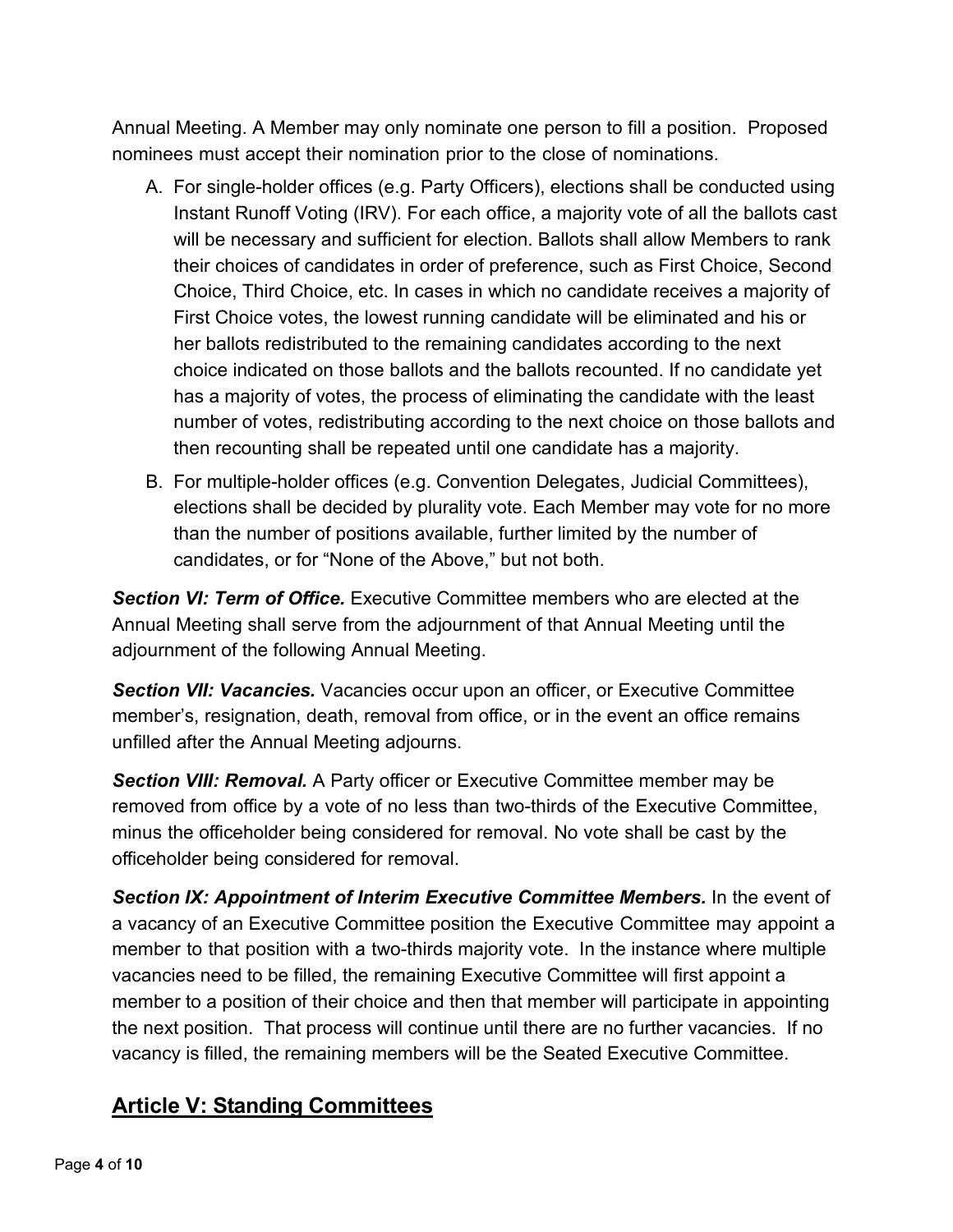Standing Committee Chairs, when appointed, may seek volunteers to join their respective Committees. If the goals of respective Committees are met, the Chair of the Standing Committee meeting the goals will have a vote as a member of the Executive Committee. Once appointed, a Standing Committee Chair may only be removed by the Executive Committee.

*Section I: Membership.* The Membership Chair shall be responsible for maintaining and increasing the number of Contributing Members in the Party. At a minimum, the Membership Chair shall issue a monthly report of who joined the Party in the previous month and whose memberships lapsed in the previous month. The Chair shall be a voting member of the Executive Committee as long as the Central Committee has a greater number of current Contributing Members than three months earlier or as of the beginning of the officer's term, whichever is later.

**Section II: Fundraising.** The Fundraising Chair shall be responsible for raising money to support the Party's growth. At a minimum, the Fundraising Chair shall issue a monthly report of who is a monthly pledger in good standing and who donated money in the previous month. The Chair shall be a voting member of the Executive Committee as long as Party non-dues and non-Executive Committee fee revenues exceed an average of \$1 per Member per month over the last three months or since the beginning of the officer's term, whichever is later.

*Section III: Volunteer.* The Volunteer Chair shall be responsible for recruiting, motivating, and coordinating volunteers for activities sponsored by the Party. At a minimum, the Volunteer Chair shall issue a monthly report of the names, dates and accomplishments of the previous month's volunteers. The Chair shall be a voting member of the Executive Committee as long as total volunteer hours (excluding travel and meeting time) exceed an average of one hour per month for every 100,000 in population of Region over the last three months or since the beginning of the officer's term, whichever is later.

**Section IV: Social Media.** The Website Chair shall be responsible for the publication of a website where the contents are controlled by the Party and available to the general public. This also includes other social media outlets. The Executive Committee shall approve by majority the website content strategy and format within 45 days of the Annual Meeting. Any changes to strategy and format shall be approved by the Executive Committee via majority. This officer shall be a voting member of the Executive Committee as long as the website was kept current during the previous month and in compliance with the approved strategy and format.

*Section V: Campaigns.* The Campaigns Chair shall be responsible for coordinating candidate recruitment, training, and support, and/or the qualification of ballot initiatives. This officer shall be a voting member of the Executive Committee unless, during the most recent Public Ballot, the Party fails to: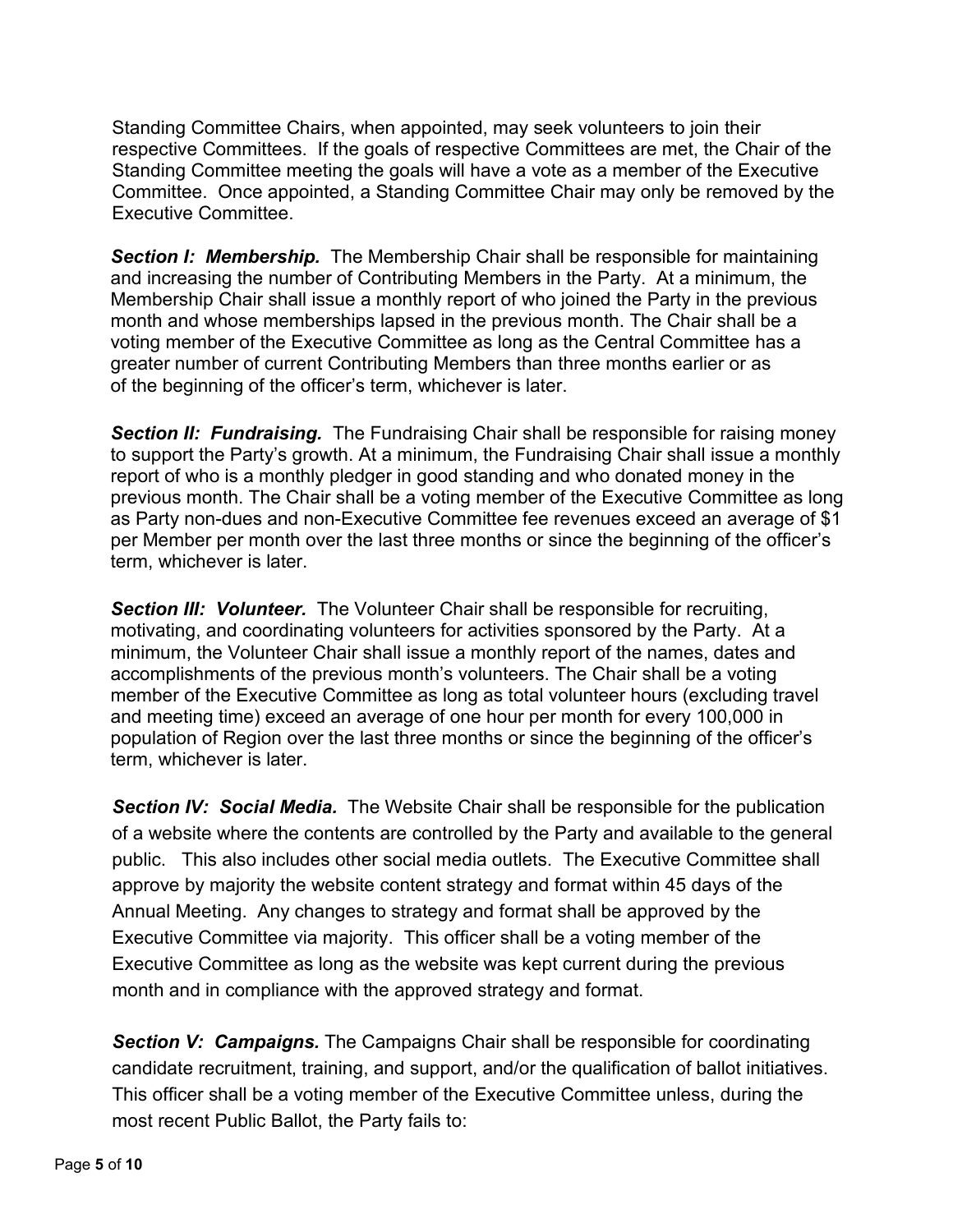- A. Qualify at least 5 registered Libertarians or Members as candidates, or
- B. Collect, through Party efforts alone, a number of signatures to qualify an endorsed candidate or ballot initiative equal to the greater of (1) 20% of registered Libertarians in the Region or (2) 75 for every 100,000 residents in the Region.

*Section VI: Media.* The Media Chair shall be responsible for the dissemination of information about the Party to the media and the public. The Executive Committee shall approve the media strategy, to include topics, media organizations, and social media, within 45 days of the Annual Meeting. Any changes to strategy shall be approved by the Executive Committee via majority. The Chair shall be a voting member of the Executive Committee if an average of one media release per month has been disseminated in accordance with the approved strategy during the previous three months or since the beginning of the officer's term, whichever is later.

**Section VII: Events.** The Events Chair shall be responsible for the planning and oversight of events held for the benefit of Members. The Chair shall be a voting member of the Executive Committee if one event with a Non-Member guest speaker has been held during the previous two months.

# **Article VI: Judicial Committee**

*Section I. Formation.* In the event the Central Committee has 250 or greater Members, or if a majority at each Annual Meeting of the Central Committee authorizes, there shall be a Judicial Committee composed of three Central Committee Members elected at the Annual Meeting. The Judicial Committee shall take office immediately upon the close of the Annual Meeting and serve thereafter until the close of the following Annual Meeting. A member of the Judicial Committee may not serve on the Executive Committee. The Executive Committee shall at its option either appoint new Judicial Committee members or schedule a special election if vacancies or suspensions occur, such officeholders to complete the term of the office vacated.

*Section II. Committee Chair.* The Judicial Committee shall elect a chair who shall receive all appeals and petitions, and schedule hearings so as to obtain a quorum of the Committee. When a hearing is requested, the chair shall be allowed 2 days to set the date of the hearing.

**Section III. Notice.** The Judicial Committee must provide at least 2 days notice to each of the interested parties to a hearing.

*Section IV. Hearings.* Hearings must be held within 14 days from the time the request is received by the Judicial Committee, unless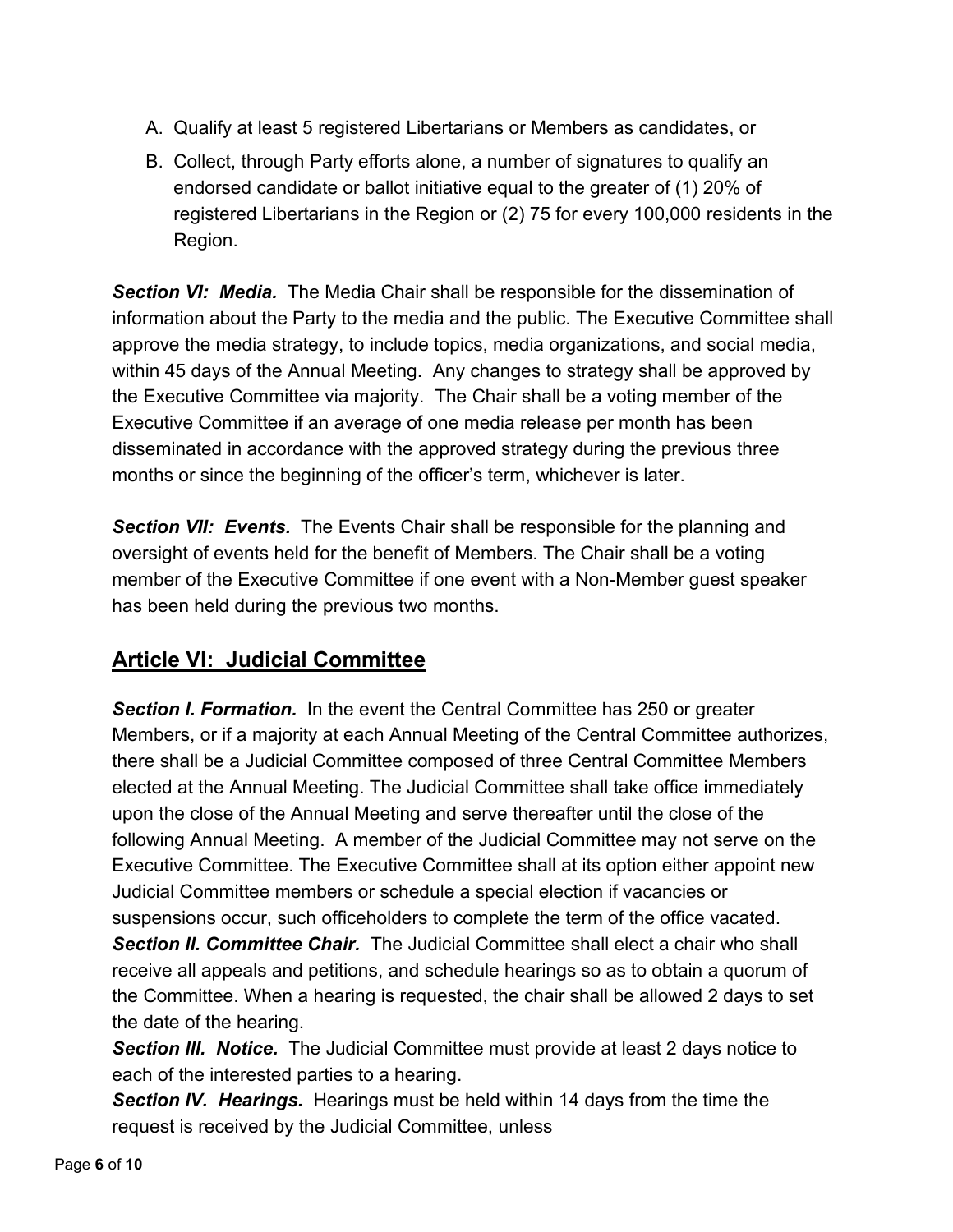otherwise specified.

**Section V. Representation.** Each party to a hearing shall have the right to represent his or her interests in the manner of his or her own choosing.

**Section VI. Rulings.** The Judicial Committee must provide a ruling within 2 days of the conclusion of a hearing, unless otherwise specified.

**Section VII. Quorum.** A majority of the members of the Judicial Committee shall constitute a quorum for any meeting.

*Section VIII. Appeals.* Whenever the Judicial Committee exists, it shall be the final body of appeal in all Party matters, subject to the provision that a decision of the Committee may be overturned by a three-fourths vote of the next Central Committee meeting held at least 15 days after the decision.

## **Article VII: Ad Hoc Committees**

The Chair shall appoint such other committees, standing or special, as the Executive Committee shall from time to time deem necessary to carry on the work of the Party. Committees may include, but are not limited to, Awards & Recognition, Legislation & Lobbying, Legal, and Voter Registration. Chairs of such committees are not members of the Executive Committee.

# **Article VII: Local Units**

Local Units are subordinate organizations to the LPVC that are given autonomy to pursue the Party Purpose within a defined territory. Local Units are entitled to a 50% split of the dues and donations paid by Members that reside in the locality.

The Executive Committee shall charter local units under the following conditions:

- The local unit has 10 or more confirmed Members.
- The local unit has a charter and it is not in conflict with the Party or State Party bylaws.
- The local unit charter operates within a territory no larger than a Ventura County Board of Supervisor District.
- The local unit limits membership to Members that reside within the defined territory.
- The local unit grants voting rights only to Members.

The Executive Committee shall remove a local unit charter if the above conditions are not being met or the Local Unit has not pursued the Party Purpose.

# **Article VIII: Elections**

*Section I. Endorsements.* The Party shall make endorsements, make

recommendations, or otherwise take positions with respect to elections, nominations, measures, or other matters appearing on a Public Ballot subject to a two-thirds vote of the Executive Committee. Public Ballot includes any general, special, primary, or other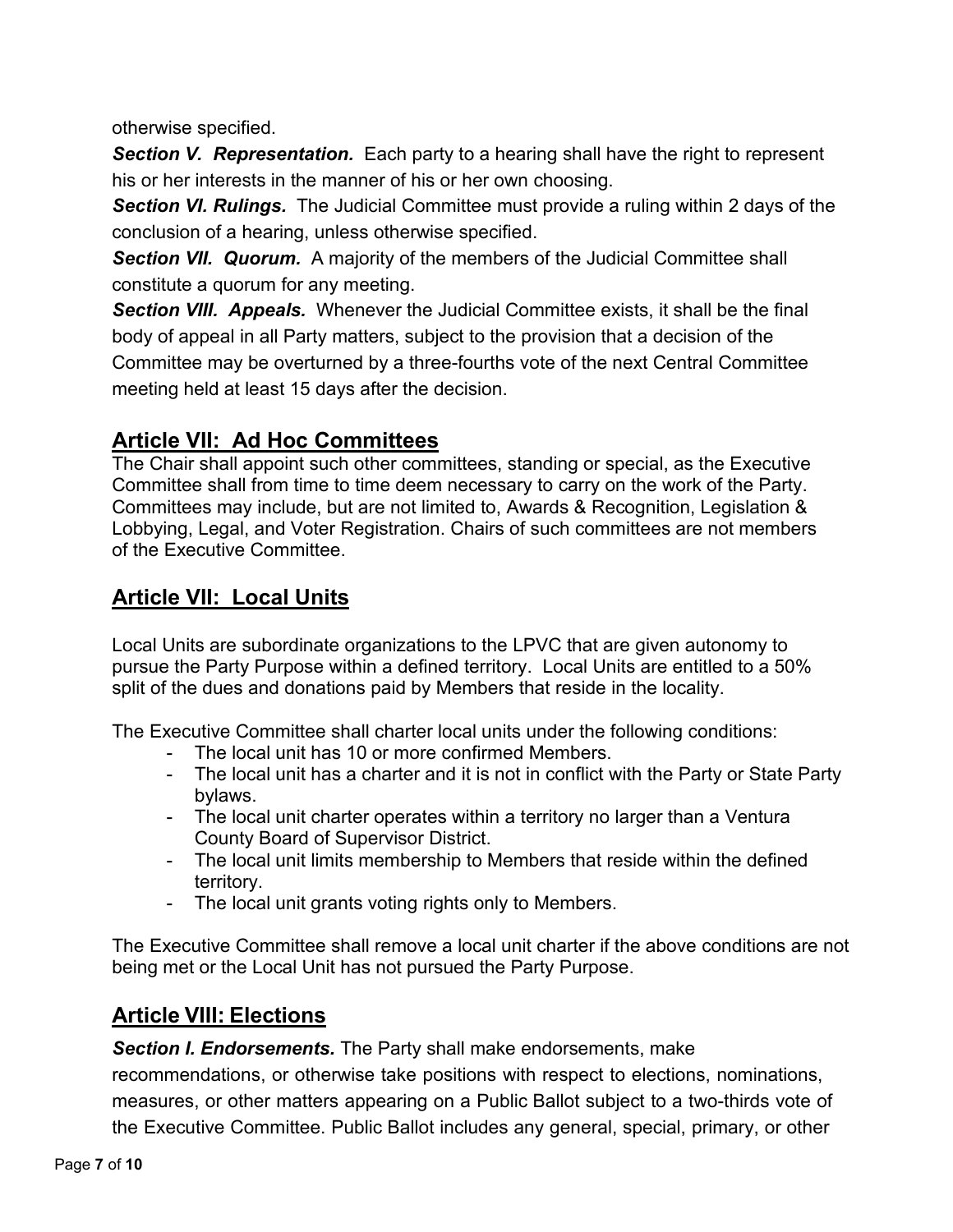election conducted by any level of government.

*Section II. Membership Lists.* The Party shall make available membership and registration lists to candidates or initiative committees that it endorses.

#### **Article IX: Meetings**

#### *Section I: Regular Meetings*

- A. Annual Meeting. The Party shall hold an Annual Meeting to elect its officers, Executive Committee members, and conduct other business as shall properly come before it. Notification shall be sent to all Central Committee members at least 30 days, but not more than 60 days, prior to said meeting. Such notice shall specify the reason for the meeting, as well as a time and place reasonably accessible to the membership. A notice shall have been given if sent via first class mail, posted to the LPVC website, or delivered via email.
	- The Annual Meeting shall always be held from January  $1<sup>st</sup>$  through February  $15<sup>th</sup>$ . In the event of where this is not possible (e.g. Force Majeure), the Annual Meeting shall be held no later than 45 days after February 15<sup>th</sup>.
	- "None of the Above" shall always be included as an option for election of the Executive Committee. In the instance where None of the Above prevails for all positions, the previous Executive Committee shall remain in authority with the sole purpose of dispositioning the Party in accordance with the law and in coordination with the State Party.
- B. Business Meetings. The Party shall hold a Business Meeting at least onceevery calendar quarter, for the purposes of conducting Party business. A written notice of the time and place of these meetings, as determined by the Executive Committee, shall be given to each Central Committee member not less than seven days prior to said meeting. A written notice shall have been given if delivered via first class mail, sent by email to an address provided by Central Committee member, posted on the LPVC website, or delivered via a text message to a cell phone number provided by Central Committee member.
- C. Delegate Selection Meeting. If the State Party Bylaws limit and/or apportion delegates to the State Party Convention, the Central Committee shall hold a meeting at least 60 days but no more than 90 days in advance of the State Party Convention, at a time and place determined by Executive Committee though reasonably accessible to Members, to elect delegates to the State Party Convention.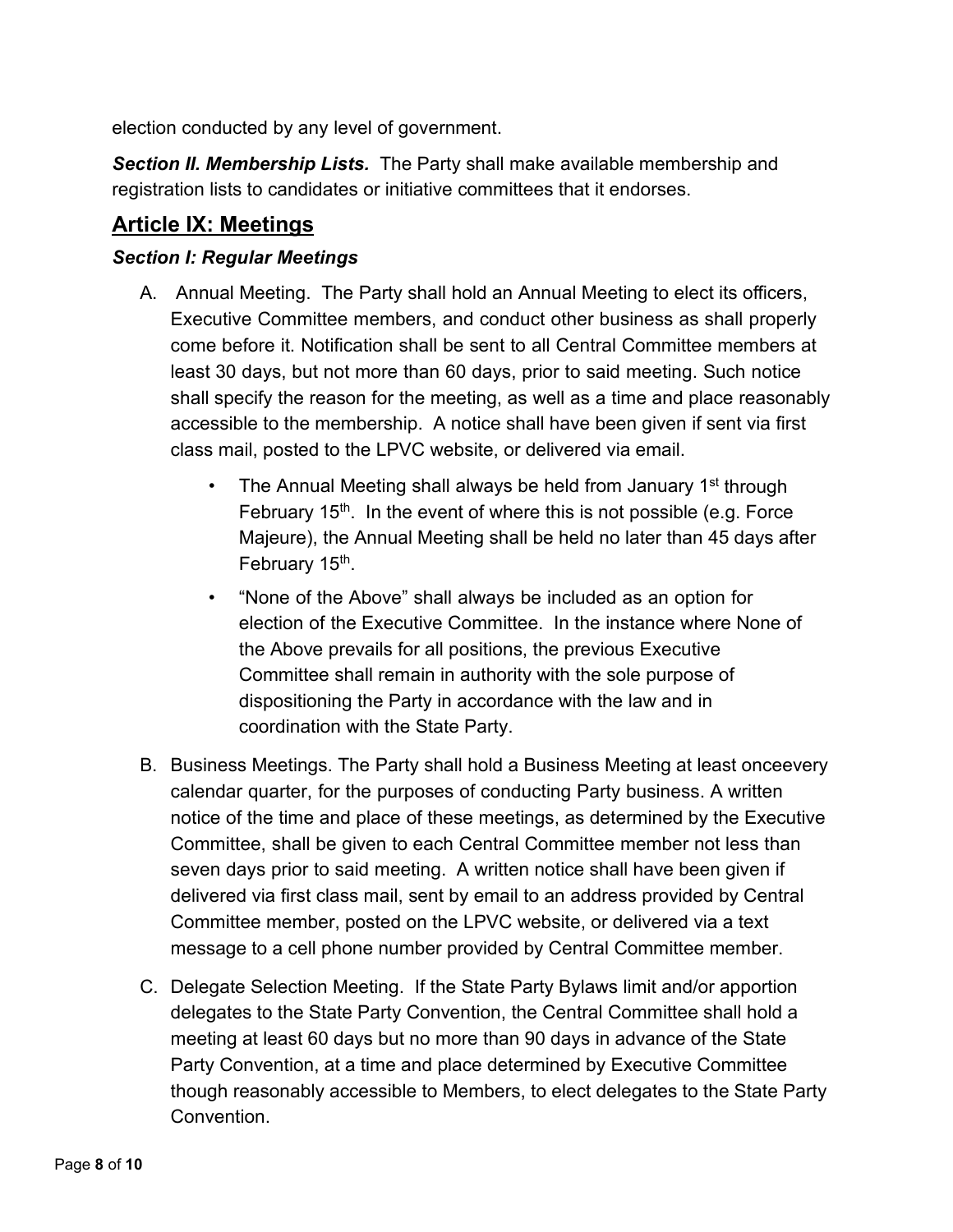*Section II: Executive Committee Meetings.* The Executive Committee shall meet at such time, place and through whatever means as may be determined by call of the Chair or by the written request of one-third or more of the members of the Executive Committee. A written notice of the time and place of these meetings, as called by the Chair or Executive Committee, shall be given by written notice to each member of the Executive Committee and Central Committee not less than three days prior to said meeting. A written notice shall have been given if delivered via first class mail, sent by email to an address provided by Central Committee member, posted on the LPVC website, or delivered via a text message to a cell phone number provided by Central Committee member. All meetings of the Executive Committee shall be open to all Central Committee members. Any matter may be approved by a simple majority of the Executive Committee except for the following which require two-thirds majority approval:

- A. Removing an Executive Committee member that is eligible to vote.
- B. Referring a Member for State Party discipline.
- C. Endorsing or rescinding an endorsement of candidate.
- D. Endorsing or opposing any proposed ballot measure, although rescinding of such action shall only require simple majority.
- E. Creating an annual budget.
- F. Incurring a financial liability or contractual obligation lasting more than three months.
- G. Providing Party mailing list to non-Libertarian groups or individuals.

*Section IV: Transaction of Business Outside of Meetings.* The Executive Committee may transact business outside of meetings via email, or any other agreed upon electronic medium. All votes shall be counted and recorded by the Secretary as roll call votes. Voting will end after 48 hours have passed from the Secretary's or Chair's announcement of the issue to be voted upon and votes from two-thirds of the Executive Committee members have been received or in 120 hours from such announcement, whichever occurs first. Up until the vote is finalized, a member may change their vote. If, at the expiration of the applicable period, a quorum of the Executive Committee has not voted, the motion being voted upon shall be considered failed. The Secretary shall keep a record of the motions and votes and make them available in the same fashion as they would minutes from any Executive Committee meeting.

#### *Section V: Voting*